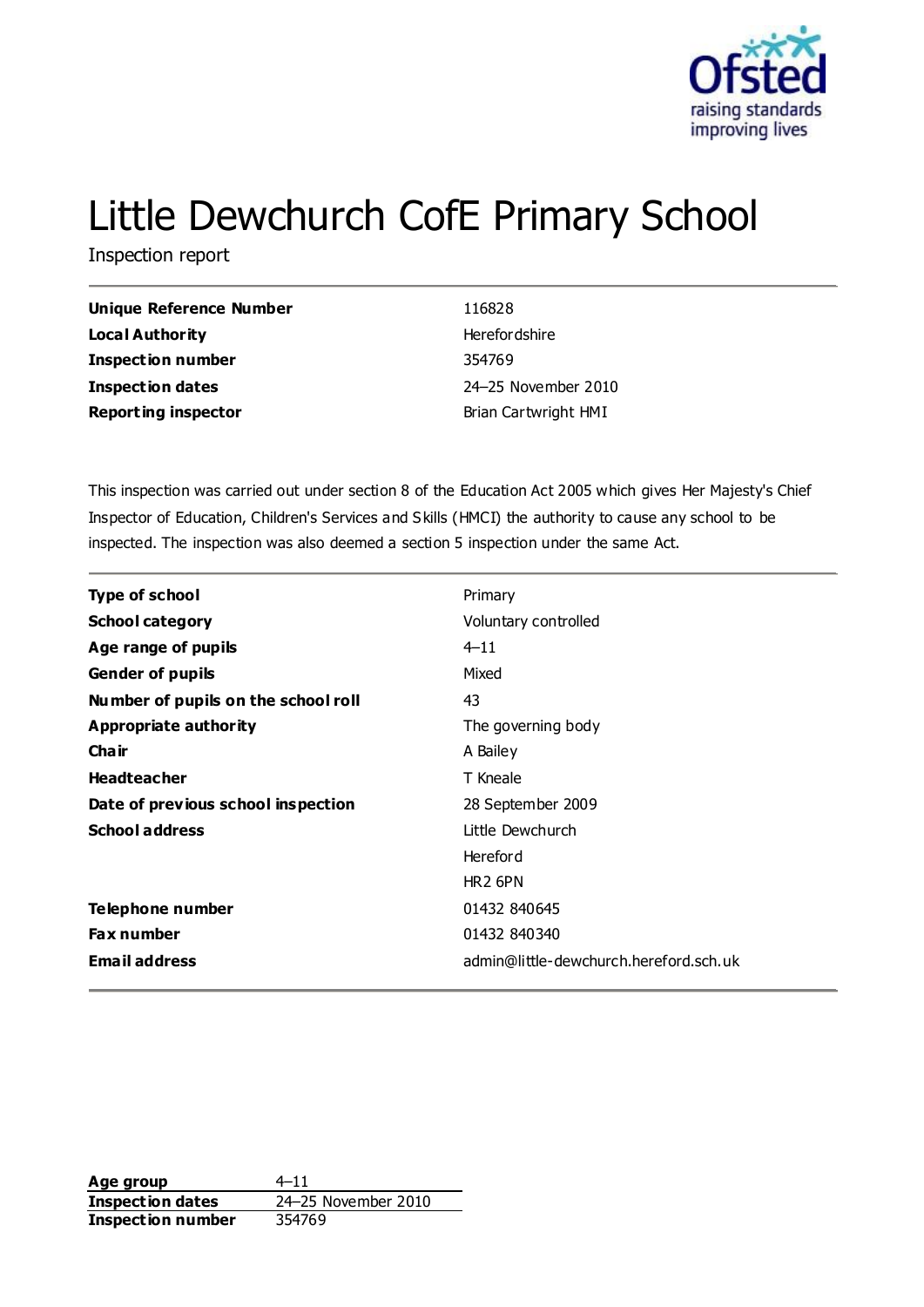The Office for Standards in Education, Children's Services and Skills (Ofsted) regulates and inspects to achieve excellence in the care of children and young people, and in education and skills for learners of all ages. It regulates and inspects childcare and children's social care, and inspects the Children and Family Court Advisory Support Service (Cafcass), schools, colleges, initial teacher training, work-based learning and skills training, adult and community learning, and education and training in prisons and other secure establishments. It assesses council children's services, and inspects services for looked after children, safeguarding and child protection.

Further copies of this report are obtainable from the school. Under the Education Act 2005, the school must provide a copy of this report free of charge to certain categories of people. A charge not exceeding the full cost of reproduction may be made for any other copies supplied.

If you would like a copy of this document in a different format, such as large print or Braille, please telephone 0300 1234 234, or email **[enquiries@ofsted.gov.uk](mailto:enquiries@ofsted.gov.uk)**.

You may copy all or parts of this document for non-commercial educational purposes, as long as you give details of the source and date of publication and do not alter the documentation in any way.

To receive regular email alerts about new publications, including survey reports and school inspection reports, please visit our website and go to 'Subscribe'.

Royal Exchange Buildings St Ann's Square Manchester M2 7LA T: 0300 1234 234 Textphone: 0161 618 8524 E: **[enquiries@ofsted.gov.uk](mailto:enquiries@ofsted.gov.uk)**

W: **[www.ofsted.gov.uk](http://www.ofsted.gov.uk/)**

© Crown copyright 2010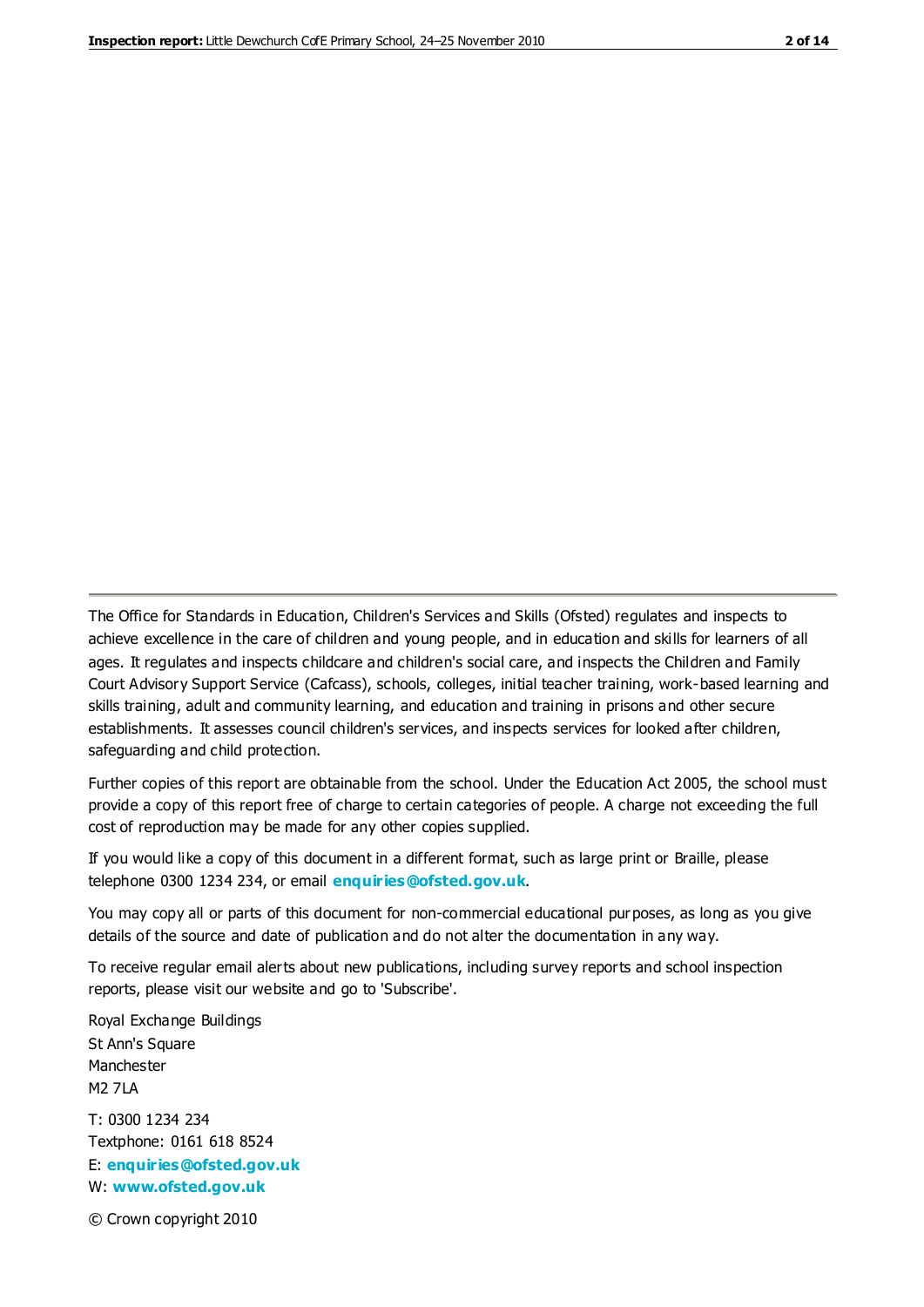# **Introduction**

This inspection was carried out by one of Her Majesty's Inspectors. He observed seven lessons taught by four teachers, and met with teachers, parents and carers, governors, and a representative of the local authority. He observed the school's work, and looked at records of monitoring by the executive headteacher and local authority, governing body minutes, analyses of school performance data and school records relating to safeguarding and health and safety. Parental and carer questionnaires are not normally distributed for monitoring inspections conducted under section 8 of the Education Act 2005, unless the inspectors have specific reasons to request that the school does so.

The inspection team reviewed many aspects of the school's work. It looked in detail at the following:

- The quality of pupils' achievement across the school, especially in writing.
- The impact of leadership and management through partnership with Marlbrook Primary school.
- The progress of pupils with special needs, or identified as gifted and talented.
- The effectiveness of safeguarding arrangements.

## **Information about the school**

When Little Dewchurch School was inspected in September 2010, it was judged to require special measures. Subsequently, the school was inspected on three occasions. At the last monitoring inspection the school was judged to be making outstanding progress. The school is much smaller than the average primary, with no pupils known to be eligible for free school meals. No pupils are from minority ethnic groups. No pupils have statements of special educational needs and there is a lower-than-average proportion of pupils on the register of special educational needs and/or disabilities. The school has formed a formal collaboration with Marlbrook Primary School. The headteacher of Marlbrook is also executive head teacher of Little Dewchurch. Since the previous inspection, two teachers have left, one has reduced their teaching time and three new teachers have been appointed. The day-to-day leadership in the school is delivered by a full-time senior teacher deployed from Marlbrook.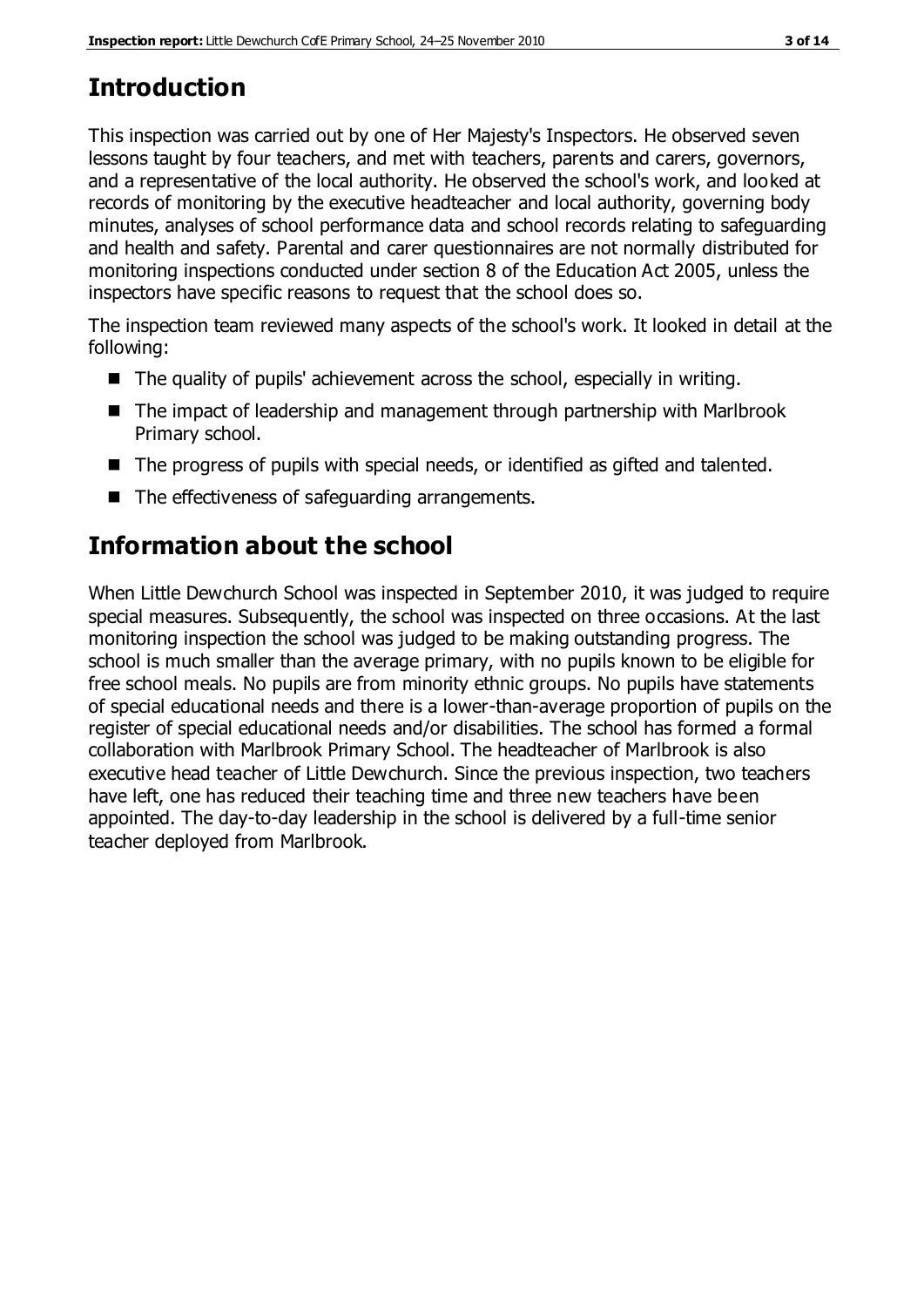## **Inspection judgements**

| Overall effectiveness: how good is the school?  | $\mathbf{2}$            |  |
|-------------------------------------------------|-------------------------|--|
| The school's capacity for sustained improvement | $\overline{\mathbf{2}}$ |  |

## **Main findings**

In accordance with section 13 (4) of the Education Act 2005, Her Majesty's Chief Inspector is of the opinion that the school no longer requires special measures.

The impact of the partnership with Marlbrook Primary School has been outstanding. Standards are rising quickly to above average, the progress of pupils in all years is now at least good, and the quality of teaching and learning securely good, with some outstanding practice. As a result, the pupils are now enjoying good quality education. The executive headteacher identified weaknesses quickly and brought effective solutions to those weaknesses without delay. Support for pupils with special educational needs and/or disabilities is expertly managed by Marlbrook's special educational needs coordinator, who also conducts the monitoring of teaching, planning and pupils' work at Little Dewchurch. This pursuit of excellence at Little Dewchurch has been established in a short period of time and so the school has a good capacity for further improvement.

Some simple building modifications now enable all lessons to take place inside the school building, rather than in a nearby hall. Safeguarding practices are now good, including good physical arrangements to secure the site when pupils are in lessons. The pupils enjoy school life a lot; in lessons, they work hard, often independently or in groups, showing excellent resilience even when the task seems quite tough at first. They play hard too; break and lunchtimes are tackled with gusto!

The curriculum is good enough to provide stimulating and challenging lessons in English, mathematics and science. The foundation subjects are also taught well, although there are limits to the depth of expertise in all of the curriculum strands, as a result of such a small staff, and a Key Stage 2 afternoon class containing pupils from all four Years. In some cases, the academic demand on the pupils reverts to focussing on literacy, rather than the subject's own particular key concepts. In addition, the pupils are not yet experiencing enough first-hand opportunities to meet other people from different backgrounds and faiths that would be representative of modern multicultural Britain.

## **What does the school need to do to improve further?**

- Audit and then develop curriculum provision to ensure that the pupils experience and learn about life in modern multicultural Britain.
	- Develop strategies to improve the pupils' exposure to specialist teaching of foundation subjects, through existing partnerships, and with other local small schools.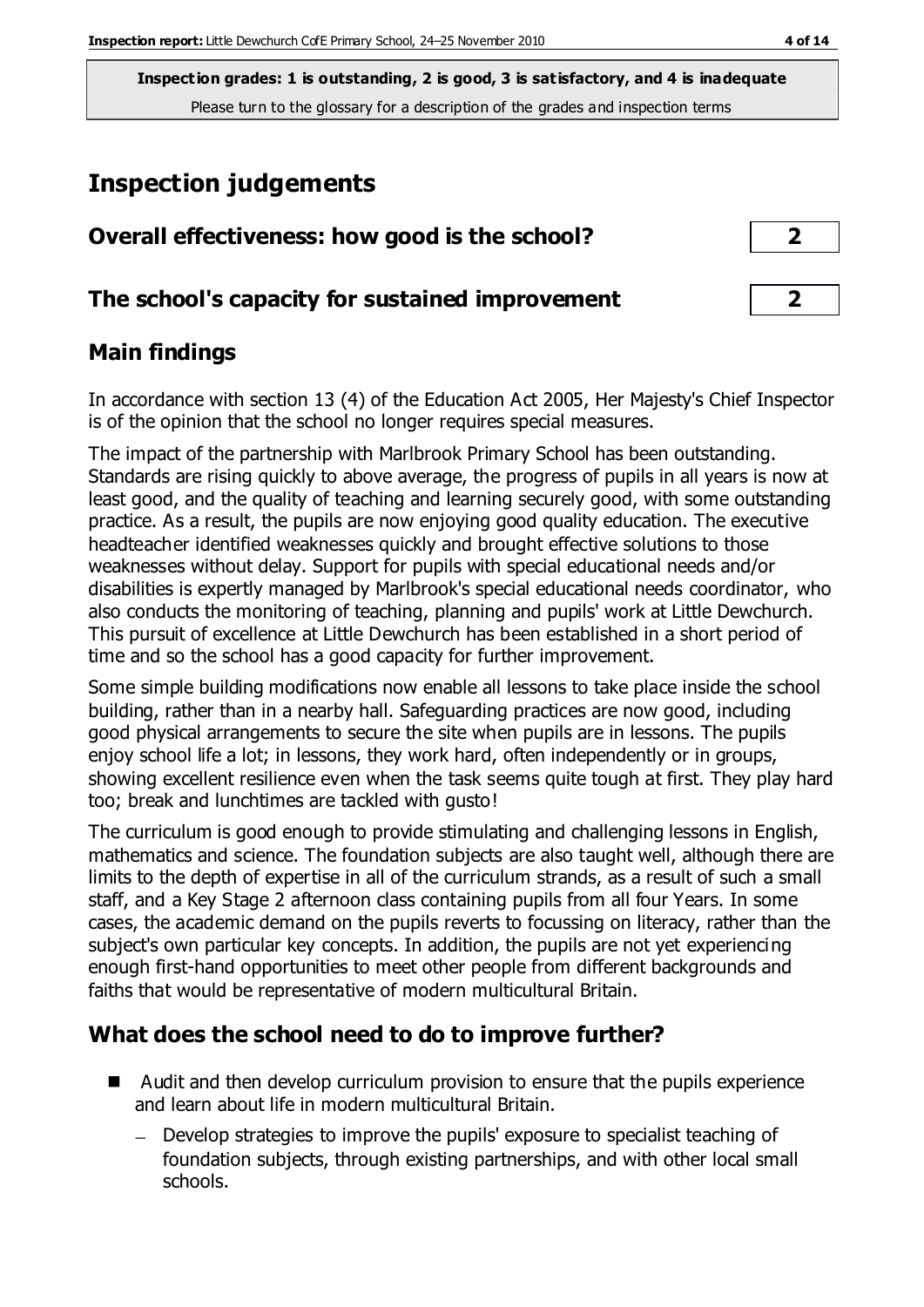#### **Outcomes for individuals and groups of pupils 2**

The pupils join the Reception class with broadly average levels of development and make good progress throughout Key Stage 1, so that in 2010, Year 2 pupils attained significantly above average standards for the first time in the school's history. The principle reason for their success is the meticulous, personalised planning by the Key Stage 1/Foundation stage teacher for each pupil, in every lesson, that ensure a healthy mixture of challenge and interest for the pupils, particularly in the key areas of literacy and numeracy. In one outstanding mathematics lesson, one group of young children were getting to grips with the notion that 'five' is actually more than 'three'; tricky stuff when you are very young and new to school. In the same class, Year 2 pupils were working out what was meant by 'division'; using counters to share between 'groups'; also tricky stuff and at the edge of their understanding, but they persevered and worked it out for themselves, with gentle prompts from the teacher. All the time, there was a lovely background 'buzz' of children counting aloud in the slow and deliberate way that children use when concentrating hard. The teacher has high expectations for the children and inculcates an impressive sense of independence in the youngsters, so that they are insistent on showing that they can have a go by themselves, from a very early age.

Such independence and sense of taking some responsibility of their own learning is now a clear feature in Key Stage 2, which includes Year 3 to Year 6 pupils in afternoon lessons. The pupils' excellent attitudes to learning and ability to cope with spells of individual, paired and group work without second-by-second intervention by the teacher, play a strong part in ensuring their good achievement here. In 2010 Key Stage 2 tests, attainment in mathematics was well above the national average, and much improved in English to become in line with national averages. Standards of written English amongst the current Year 6 have improved further since the start of the autumn term. The school is successfully getting to grips with handwriting and punctuation weaknesses that were not eradicated in the last academic year. No pupil underachieves, irrespective of gender, talent, or special educational needs.

Pupils of all ages enjoy school a lot, commenting that 'nobody leaves each other out', and work and play very harmoniously together across the age groups. They feel very safe, know how to share with adults any concerns they may have, and enjoy being taught inside one building now. The school now provides after-school clubs every day. Parents and carers and pupils appreciate and enjoy them; they are run by the teaching and support staff and most pupils take part. They include sports clubs that contribute to healthy lifestyles. A family support worker from a local church coordinates an active school council, which organises well-attended fund raising and other social events. The pupils are involved in the local community, but do not yet demonstrate good understanding about life in wider modern multicultural Britain.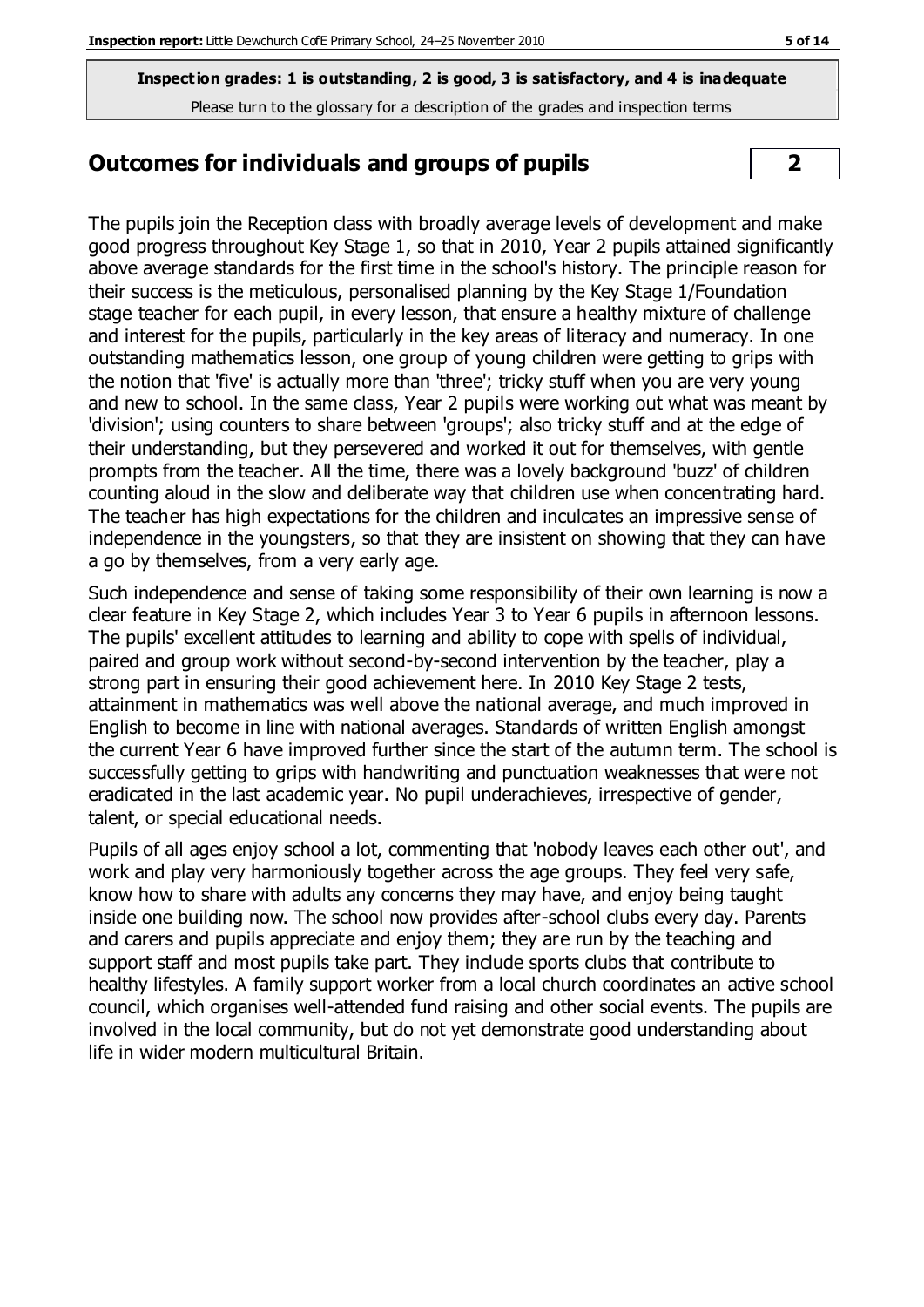**Inspection grades: 1 is outstanding, 2 is good, 3 is satisfactory, and 4 is inadequate**

Please turn to the glossary for a description of the grades and inspection terms

These are the grades for pupils' outcomes

| Pupils' achievement and the extent to which they enjoy their learning                                                     | $\overline{2}$ |
|---------------------------------------------------------------------------------------------------------------------------|----------------|
| Taking into account:<br>Pupils' attainment <sup>1</sup>                                                                   | 2              |
| The quality of pupils' learning and their progress                                                                        | $\mathcal{P}$  |
| The quality of learning for pupils with special educational needs and/or disabilities<br>and their progress               | $\mathcal{P}$  |
| The extent to which pupils feel safe                                                                                      | 1              |
| Pupils' behaviour                                                                                                         | 1              |
| The extent to which pupils adopt healthy lifestyles                                                                       | $\overline{2}$ |
| The extent to which pupils contribute to the school and wider community                                                   | $\overline{2}$ |
| The extent to which pupils develop workplace and other skills that will contribute to<br>their future economic well-being | $\overline{2}$ |
| Taking into account:<br>Pupils' attendance <sup>1</sup>                                                                   | $\mathcal{P}$  |
| The extent of pupils' spiritual, moral, social and cultural development                                                   | 3              |

<sup>1</sup> The grades for attainment and attendance are: 1 is high; 2 is above average; 3 is broadly average; and 4 is low

## **How effective is the provision?**

The teaching and the resulting learning of pupils have improved substantially in a short space of time. The teaching assistants are integral to the delivery of lessons in the youngest class, working in excellent partnership with the teacher across the age ranges, not just with foundation stage pupils. The teaching is good across the school, characterised by good planning and pragmatic matching of tasks to abilities, including demanding work for the most able pupils. Marking is very detailed, supportive, yet accurately identifies points for improvement. Sometimes, particularly in Key Stage 1, the pupils get explicit extra tasks to complete. In Key Stage 2, the pupils sometimes respond, but suggestions for improvements are not always sufficiently assertive. These suggestions should require the pupils to correct or improve their work when they get it back, not just to 'consider' the issue for the next time.

The good curriculum is contributing strongly to rising literacy standards. Additional afterschool clubs have transformed the overall experience for the pupils as they access sports and arts activities run by staff. The pupils are taught all of the statutory national curriculum subjects and are rapidly developing good information and communication technology skills via input from specialist staff from Marlbrook. But it is unreasonable, with just four teaching staff, to expect expertise in every curriculum aspect and that occasionally shows, for example, when a Key Stage 2 history lesson became a good opportunity for imaginative fiction writing, and not an exploration of source materials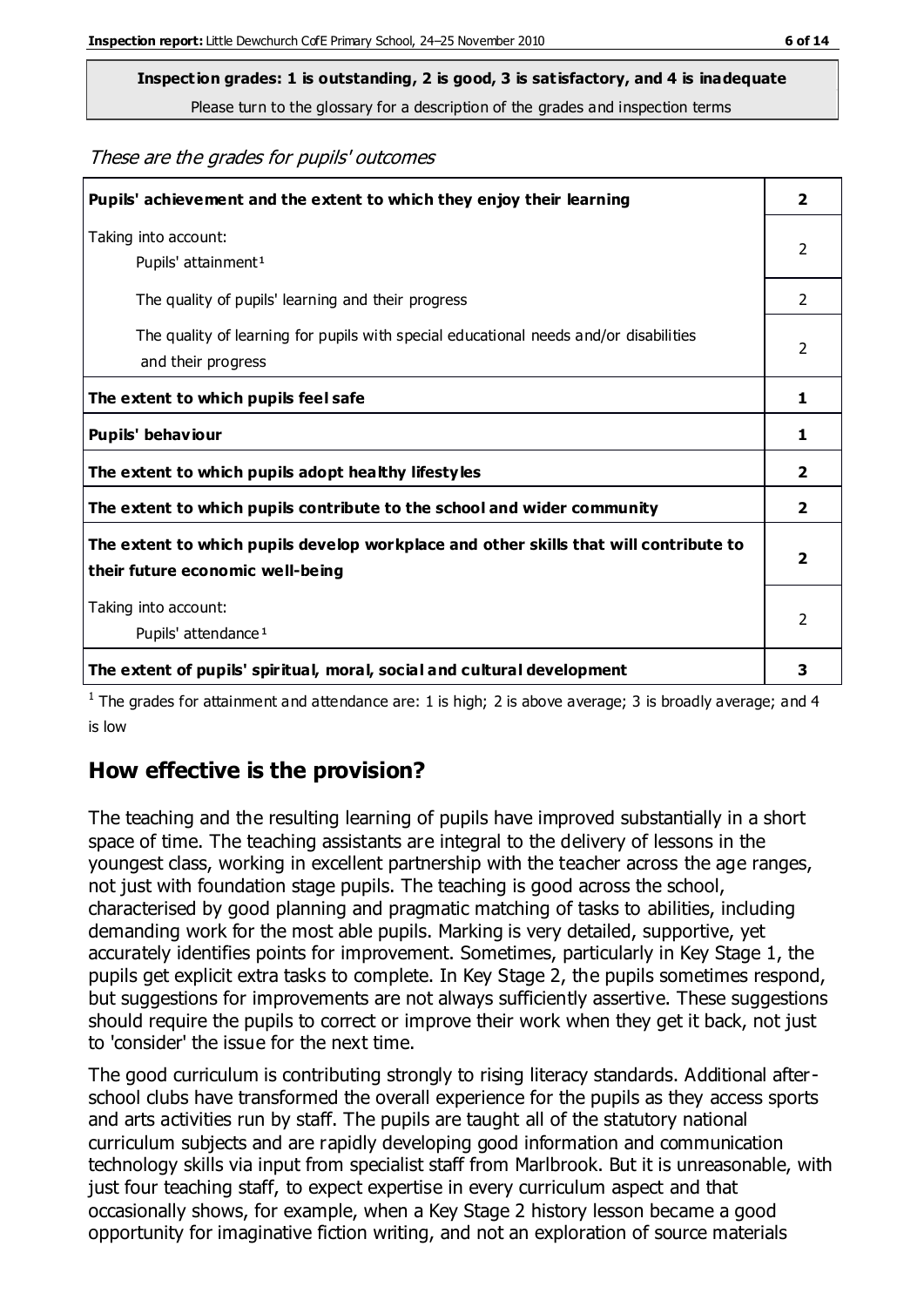relating to Elizabethan maritime exploration. The pupils do have a say in what themes to study, for example Key Stage 1 pupils have bravely and healthily chosen 'Vikings' rather than 'Chocolate' to study for the next couple of weeks.

Care, guidance and support are strong, because the staff in all roles know all of the children and their families well. Specialist expertise is brokered effectively through the special educational needs coordinator. Good arrangements to guide pupils into secondary education ensure that the pupils and parents and carers know what to expect when they move on. The school administrator plays a key role in maintaining a safe and good humoured working environment and is a constant on-site presence as part-time staff come and go. The pupils and parents and carers, rightly, see her as a key adult in whom they can trust. They and their parents and carers emphasised how safe and well looked after they feel.

These are the grades for the quality of provision

| The quality of teaching                                                                                    |  |
|------------------------------------------------------------------------------------------------------------|--|
| Taking into account:<br>The use of assessment to support learning                                          |  |
| The extent to which the curriculum meets pupils' needs, including, where relevant,<br>through partnerships |  |
| The effectiveness of care, guidance and support                                                            |  |

#### **How effective are leadership and management?**

Outstanding leadership skills and prompt action from the executive headteacher and her colleagues have swiftly improved provision and outcomes for learners. The skills and personnel now available to the school via the partnership have secured good teaching and learning. The local authority established the contacts initially and from then the governing body took decisive and effective action to cement the collaboration and therefore secure future capacity for improvement. The headteacher has been careful to maximise teacher continuity, so that the staff at Little Dewchurch are seen as the schools own. This has retained the village school character very well, while widening the horizons and opportunities for the pupils. Morale is now very high. All the staff share the headteacher's high expectations and as a result are extremely keen to further improve their own practice on behalf of the pupils at the school. Monitoring and evaluation procedures are run effectively by Marlbrook staff as part of their leadership. Improvements in teaching have mainly come about through changes in the staff. All pupils achieve equally well, with great care taken successfully to include several children whose circumstances mean they need additional help.

Robust safeguarding practices are in place, along with much better implementation of the health and safety policy, led by the executive headteacher. Parents and carers have a formal 'voice' through a forum instituted by the headteacher and they report excellent information and response from the school to their queries. A weekly newsletter plays a big role in keeping parents and carers and the local community up to date with school activities. The rapid pace of change has secured the fundamental quality of teaching and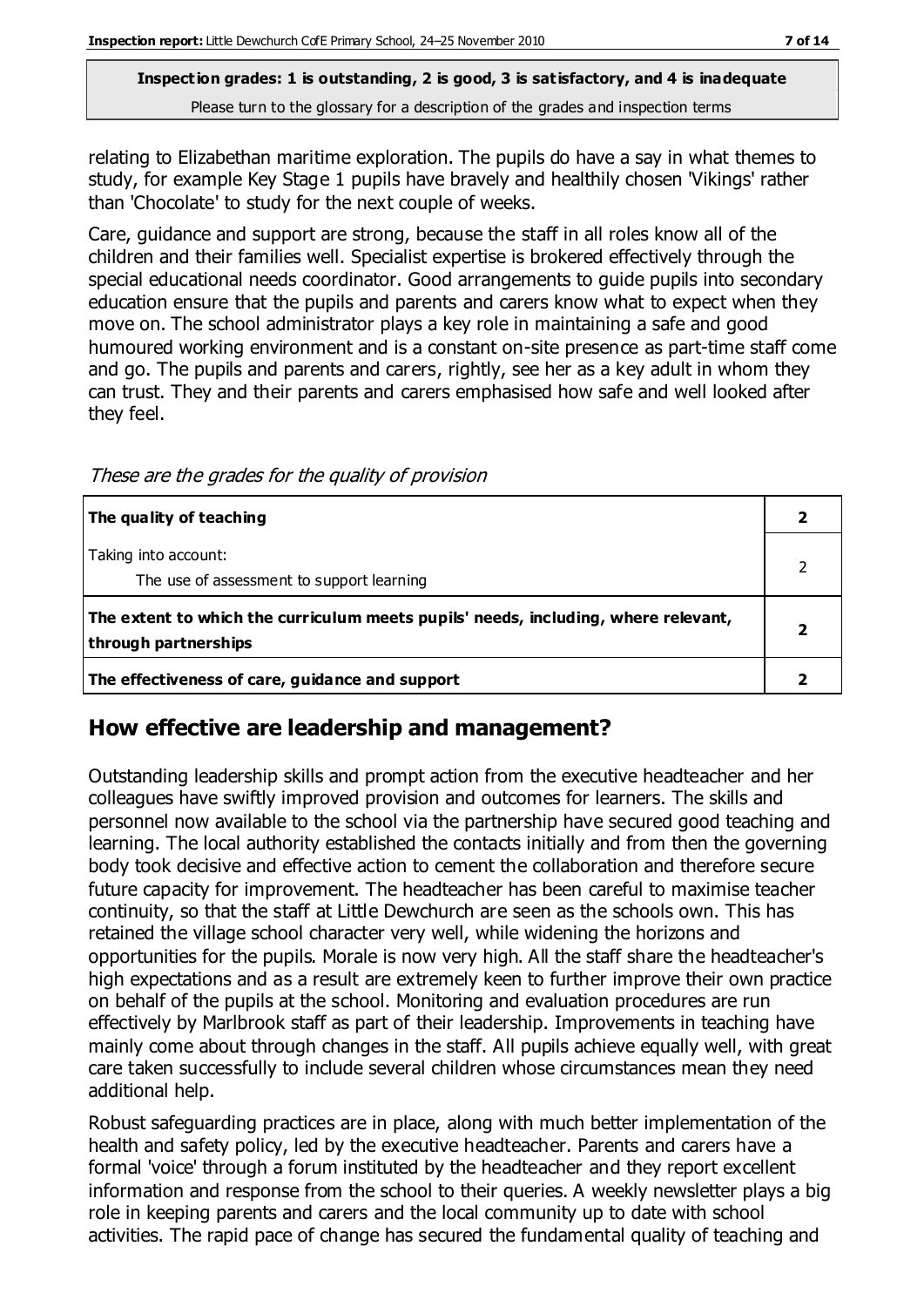consequent good pupil learning. The governing body can now look to address other areas of school provision, particularly the extent to which the school promotes community cohesion. What it is already doing is satisfactory, in the sense of good working relationships and shared activities between school and village community. The school does try to respond to the expectations of its local community. It understands its local context well, but it has not yet systematically and formally audited what the pupils lack in terms of developing and understanding life in modern multicultural Britain.

These are the grades for leadership and management

| The effectiveness of leadership and management in embedding ambition and driving<br><i>improvement</i>                                                           |                         |
|------------------------------------------------------------------------------------------------------------------------------------------------------------------|-------------------------|
| Taking into account:<br>The leadership and management of teaching and learning                                                                                   | 2                       |
| The effectiveness of the governing body in challenging and supporting the<br>school so that weaknesses are tackled decisively and statutory responsibilities met |                         |
| The effectiveness of the school's engagement with parents and carers                                                                                             | 2                       |
| The effectiveness of partnerships in promoting learning and well-being                                                                                           | 1                       |
| The effectiveness with which the school promotes equality of opportunity and tackles<br><b>discrimination</b>                                                    | $\overline{\mathbf{2}}$ |
| The effectiveness of safeguarding procedures                                                                                                                     | 2                       |
| The effectiveness with which the school promotes community cohesion                                                                                              | 3                       |
| The effectiveness with which the school deploys resources to achieve value for money                                                                             | 2                       |

## **Early Years Foundation Stage**

The children make good progress through the Foundation Stage, because they are challenged, engaged and included into the bigger Key Stage 1 class, with its effective teaching, from the outset. The provision is good, although the outdoor arrangements are cramped at present and require some forethought before wheeled toys can be used. There is a free flow, so long as you walk! The leadership and management of the Stage are good, with outstanding planning. The children, even at this early age, enjoy working independently; in one lesson, they were insistent that they could compete with the rest of Key Stage 1 in annotating and highlighting a drawing of a Viking ship and showed care and concentration in their work.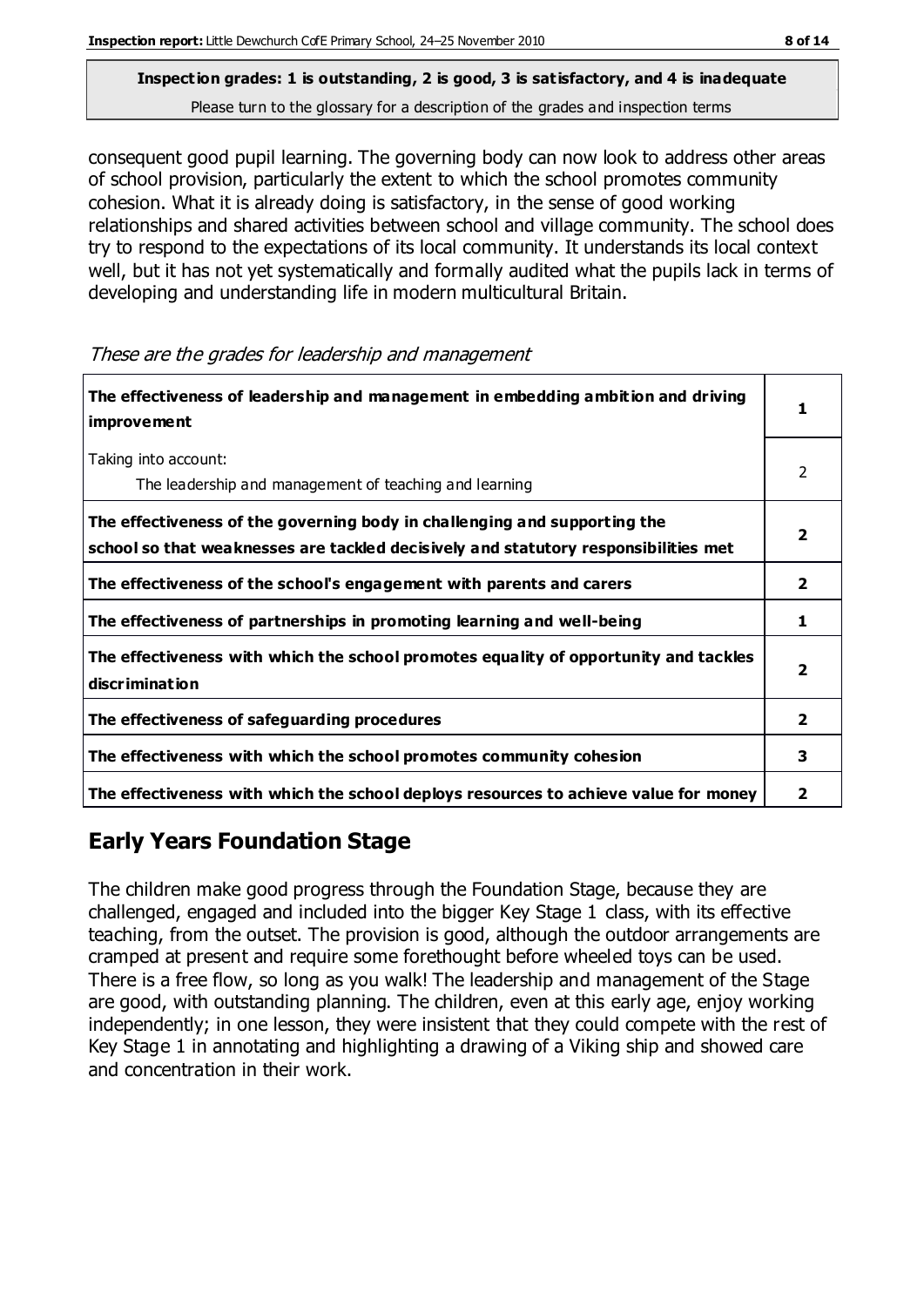**Inspection grades: 1 is outstanding, 2 is good, 3 is satisfactory, and 4 is inadequate**

Please turn to the glossary for a description of the grades and inspection terms

These are the grades for the Early Years Foundation Stage

| <b>Overall effectiveness of the Early Years Foundation Stage</b>                      |  |
|---------------------------------------------------------------------------------------|--|
| Taking into account:<br>Outcomes for children in the Early Years Foundation Stage     |  |
| The quality of provision in the Early Years Foundation Stage                          |  |
| The effectiveness of leadership and management of the Early Years Foundation<br>Stage |  |

#### **Views of parents and carers**

The school recently distributed a copy of Ofsted's parental questionnaire. Parents and carers returned 29 completed forms, although not under confidential cover. All of the returns agreed or strongly agreed with the questions, except for three that did not agree the school helped their children to lead a healthy lifestyle. The inspector explored possible reasons for this observation with the pupils. The school has rightly asked parents and carers to be responsible for lunchbox content, rather than a previous policy that led to children being reprimanded if lunchboxes were not 'healthy'. Several written comments affirmed verbal remarks from parents and carers that the school has been 'transformed' for the better through its partnership with Marlbrook. Many noted the prompt responses they received to questions, and the helpfulness of after school clubs.

Responses from parents and carers to Ofsted's questionnaire:

Parental questionnaires are not normally distributed for monitoring inspections conducted under section 8 of the Education Act 2005, unless inspectors have specific reasons to request that the school does so.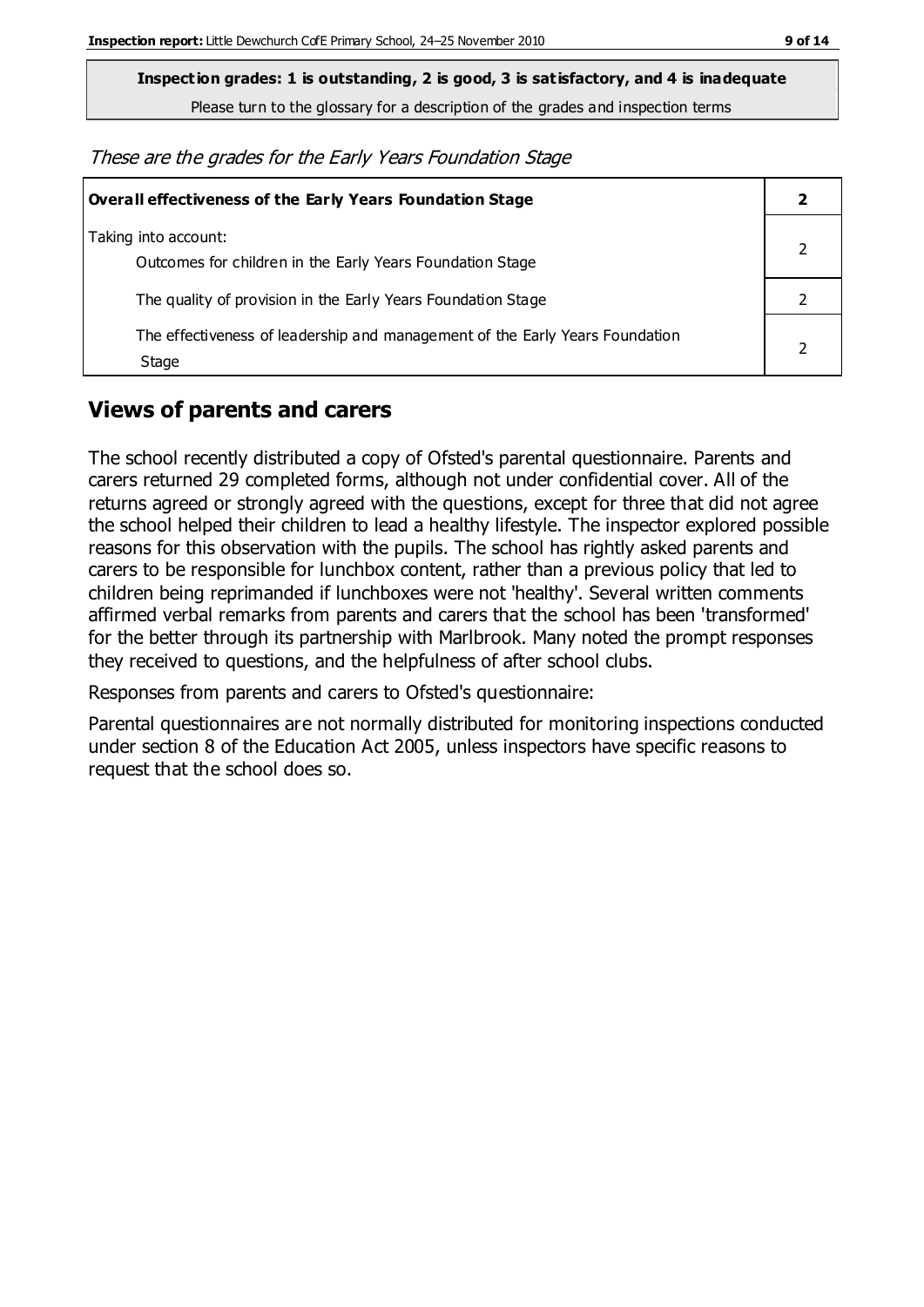#### **Responses from parents and carers to Ofsted's questionnaire**

Parental questionnaires are not normally distributed for inspections conducted under section 8 of the Education Act 2005, unless inspectors have specific reasons to request that the school does so.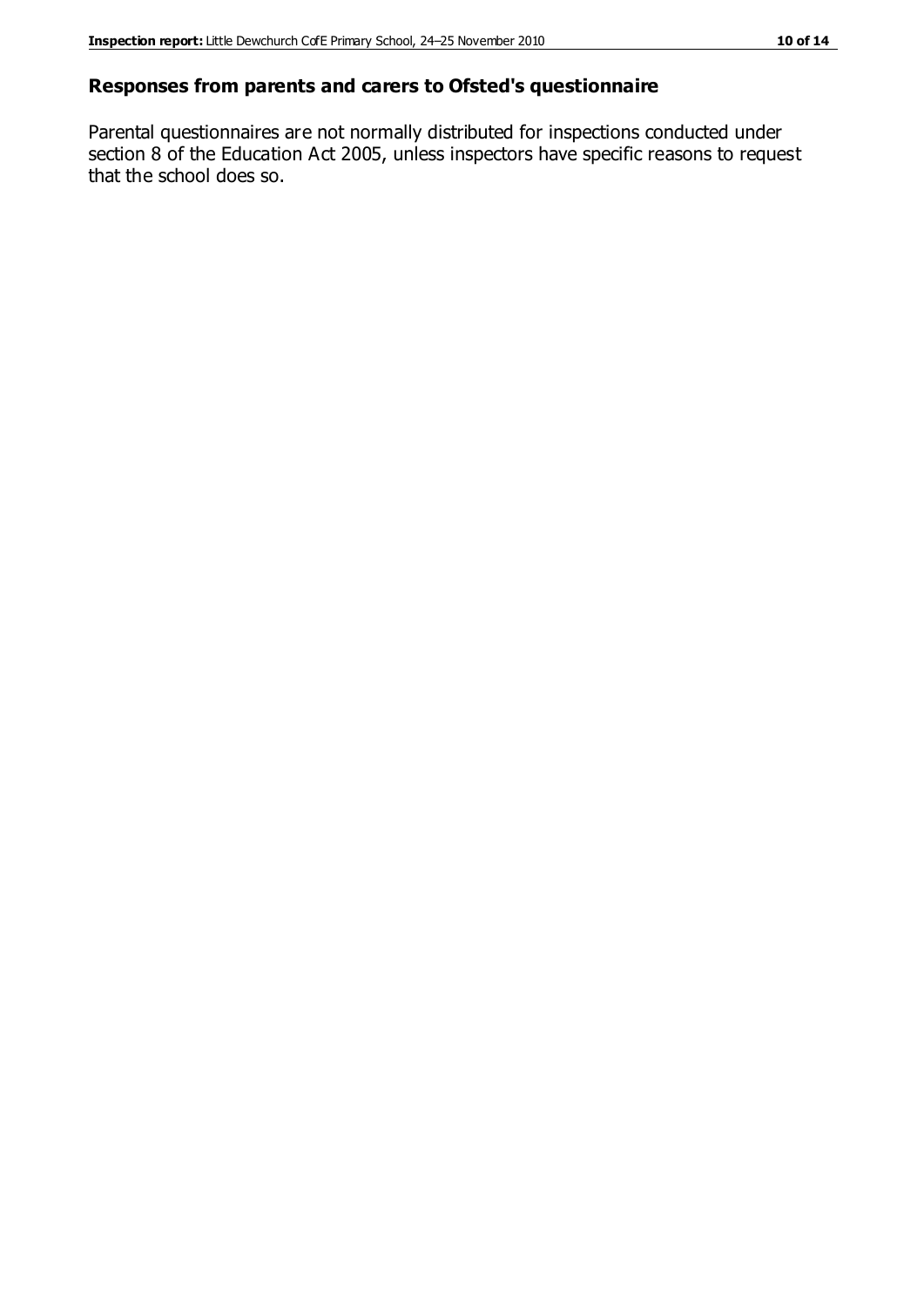## **Glossary**

| Grade   | <b>Judgement</b> | <b>Description</b>                                                                                                                                                                                                            |
|---------|------------------|-------------------------------------------------------------------------------------------------------------------------------------------------------------------------------------------------------------------------------|
| Grade 1 | Outstanding      | These features are highly effective. An outstanding school<br>provides exceptionally well for all its pupils' needs.                                                                                                          |
| Grade 2 | Good             | These are very positive features of a school. A school that<br>is good is serving its pupils well.                                                                                                                            |
| Grade 3 | Satisfactory     | These features are of reasonable quality. A satisfactory<br>school is providing adequately for its pupils.                                                                                                                    |
| Grade 4 | Inadequate       | These features are not of an acceptable standard. An<br>inadequate school needs to make significant improvement<br>in order to meet the needs of its pupils. Ofsted inspectors<br>will make further visits until it improves. |

## **What inspection judgements mean**

## **Overall effectiveness of schools**

|                       | Overall effectiveness judgement (percentage of schools) |      |                     |                   |
|-----------------------|---------------------------------------------------------|------|---------------------|-------------------|
| <b>Type of school</b> | <b>Outstanding</b>                                      | Good | <b>Satisfactory</b> | <b>Inadequate</b> |
| Nursery schools       | 58                                                      | 36   | 4                   | 2                 |
| Primary schools       | 8                                                       | 43   | 40                  | 9                 |
| Secondary schools     | 10                                                      | 35   | 42                  | 13                |
| Sixth forms           | 13                                                      | 39   | 45                  | 3                 |
| Special schools       | 33                                                      | 42   | 20                  | 4                 |
| Pupil referral units  | 18                                                      | 40   | 29                  | 12                |
| All schools           | 11                                                      | 42   | 38                  | 9                 |

New school inspection arrangements were introduced on 1 September 2009. This means that inspectors now make some additional judgements that were not made previously.

The data in the table above are for the period 1 September 2009 to 31 March 2010 and are the most recently published data available (see **[www.ofsted.gov.uk](http://www.ofsted.gov.uk/)**). Please note that the sample of schools inspected during the autumn and spring terms 2009/10 was not representative of all schools nationally, as weaker schools are inspected more frequently than good or outstanding schools.

Percentages are rounded and do not always add exactly to 100. Secondary school figures in clude those that have sixth forms, and sixth form figures include only the data specifically for sixth form inspection judgements.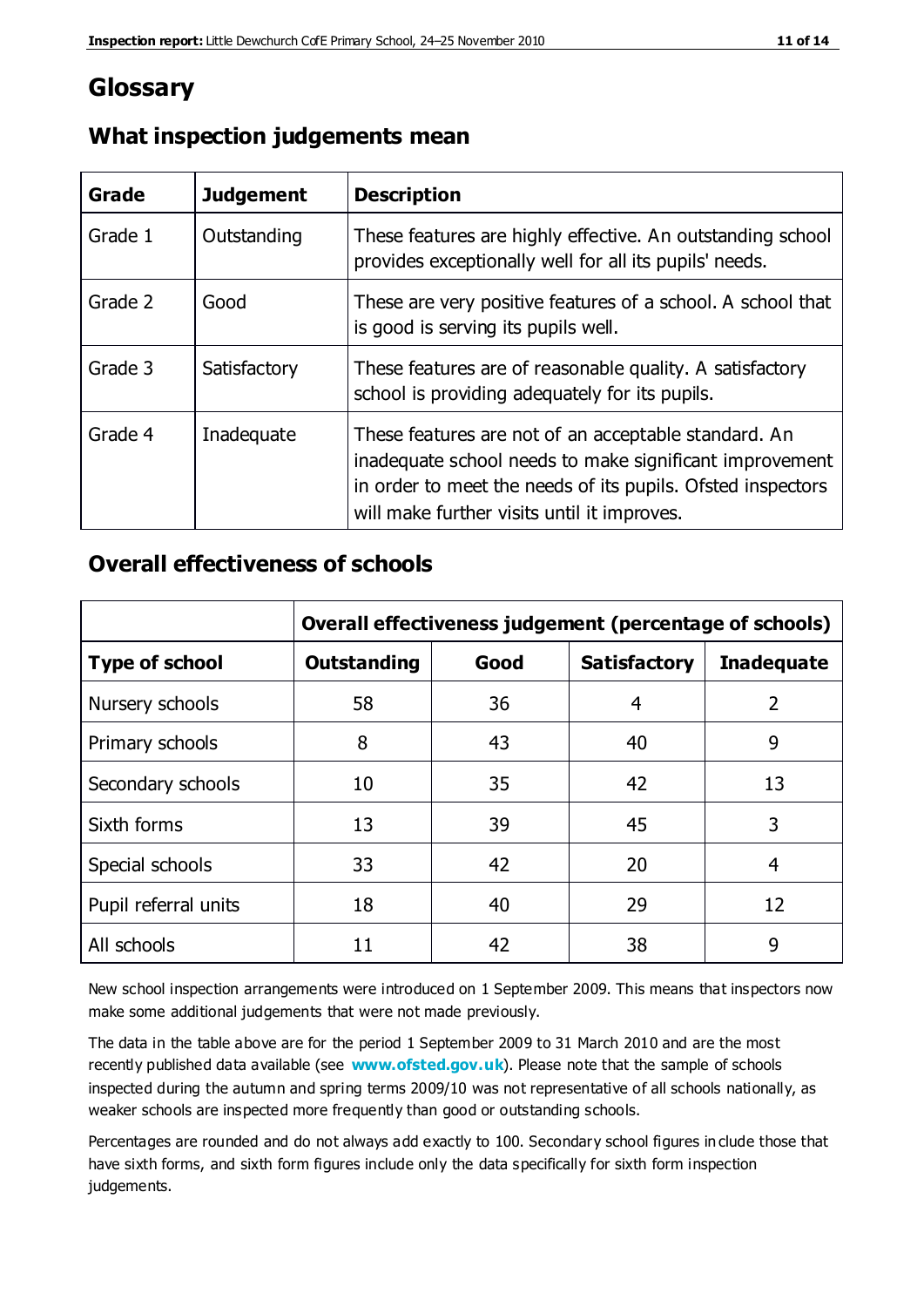## **Common terminology used by inspectors**

| Achievement:               | the progress and success of a pupil in their learning,<br>development or training.                                                                                                                                                          |  |
|----------------------------|---------------------------------------------------------------------------------------------------------------------------------------------------------------------------------------------------------------------------------------------|--|
| Attainment:                | the standard of the pupils' work shown by test and<br>examination results and in lessons.                                                                                                                                                   |  |
| Capacity to improve:       | the proven ability of the school to continue<br>improving. Inspectors base this judgement on what<br>the school has accomplished so far and on the quality<br>of its systems to maintain improvement.                                       |  |
| Leadership and management: | the contribution of all the staff with responsibilities,<br>not just the headteacher, to identifying priorities,<br>directing and motivating staff and running the school.                                                                  |  |
| Learning:                  | how well pupils acquire knowledge, develop their<br>understanding, learn and practise skills and are<br>developing their competence as learners.                                                                                            |  |
| Overall effectiveness:     | inspectors form a judgement on a school's overall<br>effectiveness based on the findings from their<br>inspection of the school. The following judgements,<br>in particular, influence what the overall effectiveness<br>judgement will be. |  |
|                            | The school's capacity for sustained<br>improvement.                                                                                                                                                                                         |  |
|                            | Outcomes for individuals and groups of pupils.                                                                                                                                                                                              |  |
|                            | The quality of teaching.                                                                                                                                                                                                                    |  |
|                            | The extent to which the curriculum meets<br>pupils' needs, including, where relevant,<br>through partnerships.                                                                                                                              |  |
|                            | The effectiveness of care, guidance and<br>support.                                                                                                                                                                                         |  |
| Progress:                  | the rate at which pupils are learning in lessons and<br>over longer periods of time. It is often measured by<br>comparing the pupils' attainment at the end of a key                                                                        |  |

stage with their attainment when they started.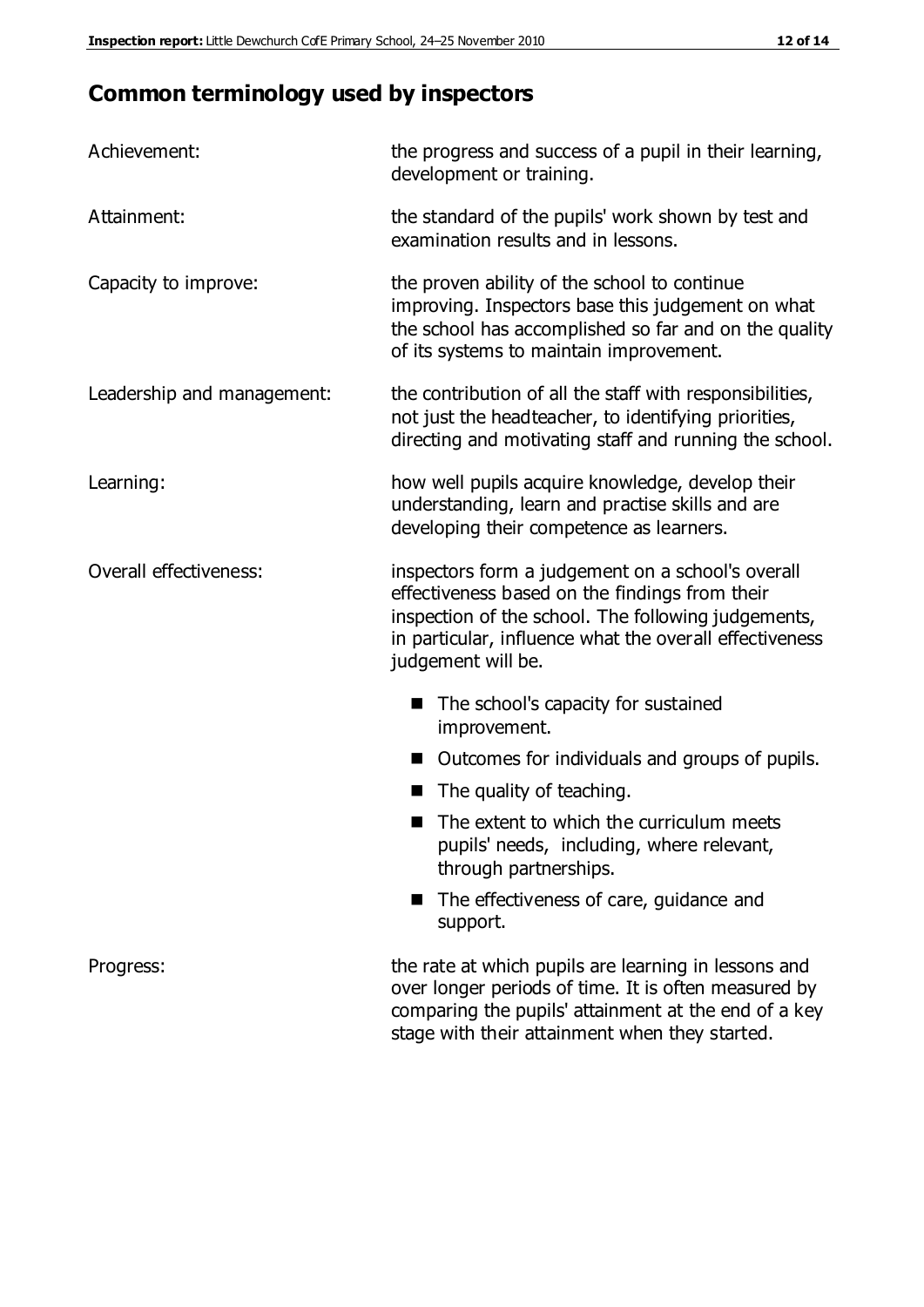#### **This letter is provided for the school, parents and carers to share with their children. It describes Ofsted's main findings from the inspection of their school.**

26 November 2010

#### Dear Pupils

#### **Inspection of Little Dewchurch CofE Primary, Hereford, HR2 6PN**

Thank you for your kind, positive and enthusiastic conversations I had with you during my inspection this week and during my earlier visits. You will be pleased to learn that I think this school is now good and improving and I agree with you that it is much better than a year ago. That is because the teachers are giving you better lessons and you are getting more opportunities to tackle tasks that challenge and motivate you. The teachers mark your work well and give you suggestions for improvements that you should look to take at the earliest opportunity. Your handwriting is improving, as the teachers insist on higher standards of presentations. I noticed also how well you get on with your work, independently or in groups, whilst the teachers work with others. That will stand you in very good stead in your future.

Given such good teaching and your energetic response to it through good learning, it is no surprise to find you enjoy school a lot and that you are achieving well. I think that a couple of aspects could be even better. One relates to improving the opportunities you get to learn about life in the wider world, particularly other areas of Britain, where people from lots of different beliefs and backgrounds live. Second, in some of the afternoon classes, it is hard for the teachers to be expert in every different subject. I think the school should develop its partnerships with other local schools further to improve your learning of subjects other than English, mathematics and science.

Good luck in your future.

Yours sincerely

Brian Cartwright Her Majesty's Inspector